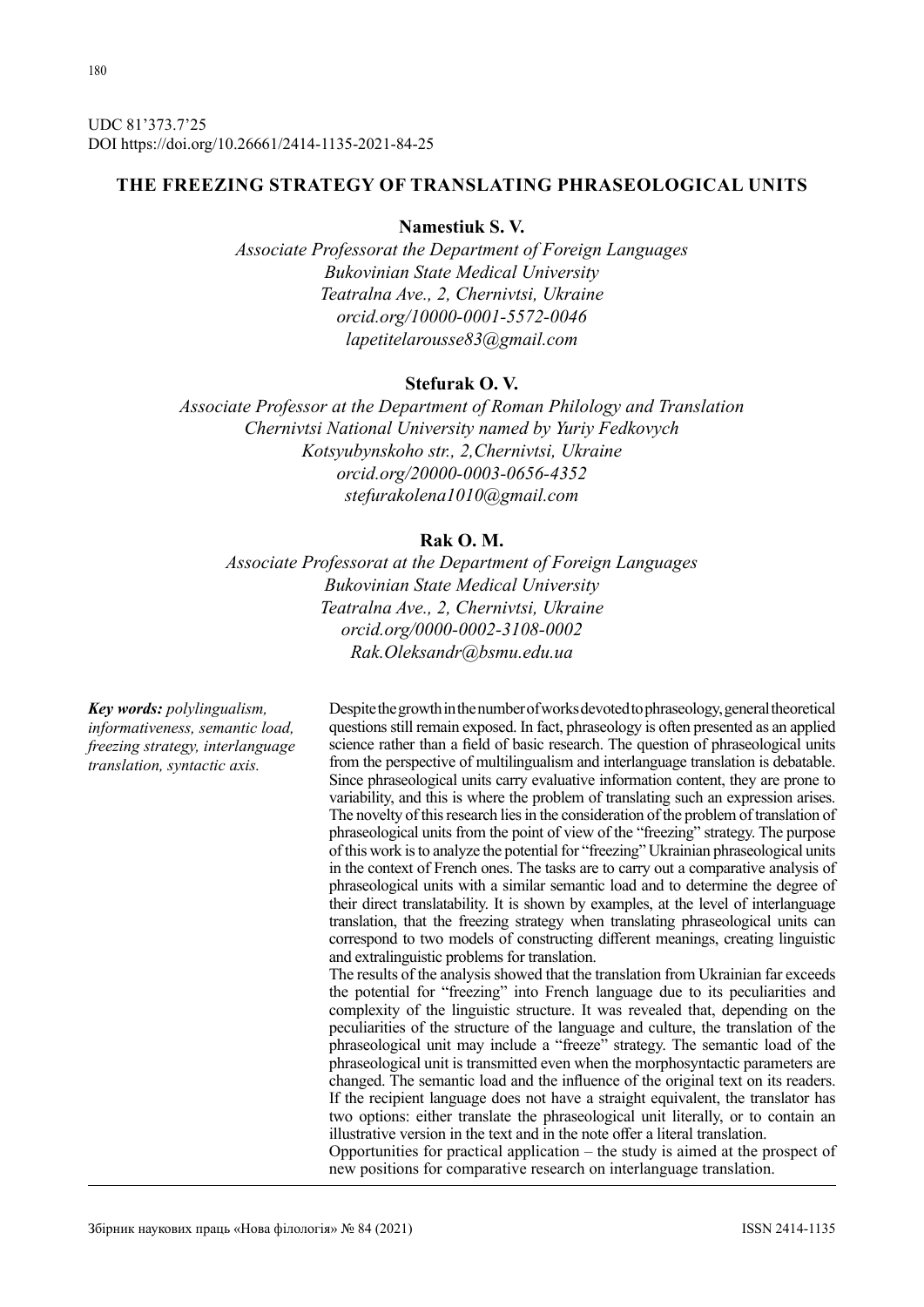### **СТРАТЕГІЯ ЗАМОРОЖЕННЯ ПЕРЕКЛАДУ ФРАЗЕОЛОГІЧНИХ ОДИНИЦЬ**

### **Наместюк С. В.**

*доцент кафедри іноземних мов Буковинський державний медичний університет пл. Театральна, 2, Чернівці, Україна orcid.org/10000-0001-5572-0046 lapetitelarousse83@gmail.com*

## **Стефурак О. В.**

*доцент кафедри романської філології та перекладу Чернівецький національний університет імені Юрія Федьковича вул. Коцюбинського, 2, Чернівці, Україна orcid.org/20000-0003-0656-4352 stefurakolena1010@gmail.com*

## **Рак О. М.**

*доцент кафедри іноземних мов Буковинський державний медичний університет пл. Театральна, 2, Чернівці, Україна orcid.org/0000-0002-3108-0002 Rak.Oleksandr@bsmu.edu.ua*

*Ключові слова: полілінгвізм, інформативність, семантичне навантаження, стратегія заморожування, міжмовний переклад, синтаксична вісь.*

Незважаючи на зростання кількості праць, присвячених фразеології, дотичні загальнотеоретичні питання все ще залишаються відкритими. Фразеологію часто представляють як прикладну науку, а не сферу фундаментальних досліджень. Дискусійне питання про фразеологізми з боку багатомовності й міжмовного перекладу. Оскільки фразеологічні одиниці мають оцінний інформаційний зміст, вони схильні до варіативності, і саме тут виникає проблема перекладу такого виразу. Новизна дослідження полягає в розгляді проблеми перекладу фразеологізмів із боку стратегії «заморожування». Метою роботи є аналіз можливостей «заморожування» українських фразеологізмів у контексті французького перекладу. Завдання полягають у проведенні порівняльного аналізу фразеологічних одиниць із подібним семантичним навантаженням і визначенні ступеня їх безпосереднього потенціалу до перекладу. На прикладах на рівні міжмовного перекладу показано, що стратегія заморожування під час перекладу фразеологізмів може відповідати двом моделям конструювання різних значень, створюючи лінгвістичні й екстралінгвістичні проблеми для перекладу. Результати аналізу показали, що переклад з української мови значно перевищує можливості «заморожування» французькою мовою через особливості й складність мовної структури. Виявлено, що залежно від особливостей структури мови й культури переклад фразеологічної одиниці може містити стратегію «заморожування». Семантичне навантаження фразеологічної одиниці передається навіть у разі зміни морфосинтаксичних параметрів, смислового навантаження та впливу тексту оригіналу на його читачів. Якщо мова одержувача не має прямого еквівалента, у перекладача є два варіанти: або перекласти фразеологізм дослівно, або вмістити ілюстративний варіант в тексті й у примітці запропонувати дослівний переклад.

Можливості практичного застосування: дослідження спрямоване на перспективу нових позицій для порівняльного аналізу міжмовного перекладу.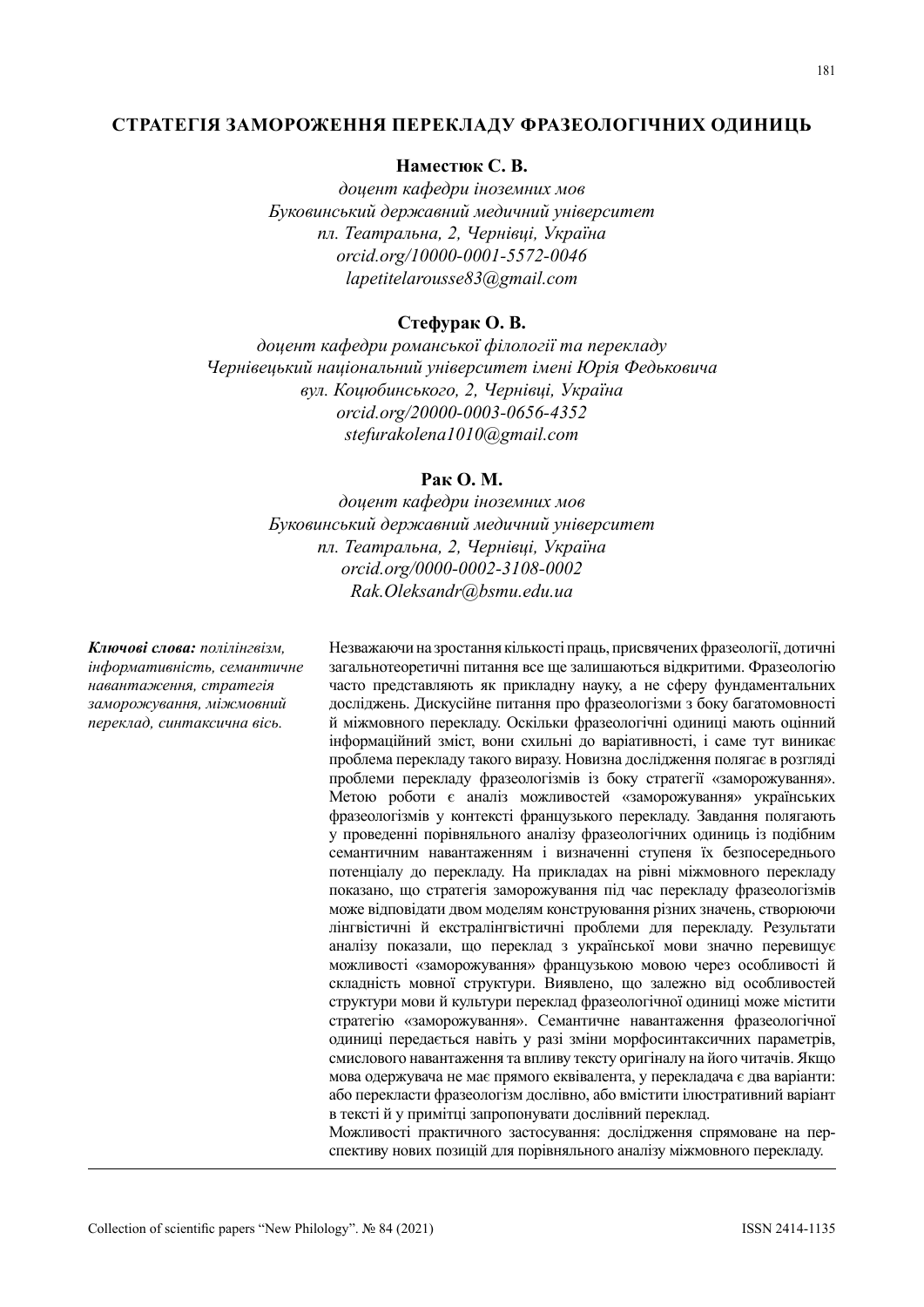**Introduction** The problematic and definition of phraseological units occupies a significant place in linguistic research due to the inconsistency and complexity of this category. The study of translation methods and terminological tools of phraseological units is still marginal. The English school of linguists [12] prefers to use the term "idiomatic expression, idiom, translation of idioms, etc.", Ukrainian scientists prefer "phraseological units, translation (direct, indirect, phraseological) phraseological units" [7], and relatively recently the French school of theoreticians introduced the concept of "freezing phraseological units" [14]. Research [14] refers to an attempt to define the concept of "freezing", its characteristics, its semantic fields and various structures. [14] analyze the semantic and morphosyntactic problems of the complex phenomenon of freezing associated with classification, terminology, characteristics. From the perspective of this work, issues related to the translation of phraseological units are considered from the point of view of a comparative approach. [3] analyzes this problem as a whole. Based on the linguistic problems of machine translation, the scientist presents a description of constructions with support verbs in Korean and Russian. [5], for its part, raises the problem of equivalence of fixed sequences in intra-linguistic and interlanguage translation, pointing out that the translation of phraseological units is a way to «say differently» either in the same language or in another language, that is, it raises the problem of phraseological synonymy. Among the works concerning the problem of translation of phraseological units, [15] analyze "freezing" and "unfreezing" in translation practice, describing in detail the mechanisms of each process, in order to improve the freezing process for interlanguage translation.

The linguistic method of freezing fluctuates in the choice of terminological tools: "frozen expressions", "frozen sequences", "frozen elements" [14; 15]. It is issued that each name covers one of the possible applications of the phenomenon of freezing in the translation of phraseological units at the interlanguage level.

In the context of this work, the term "translation freezing" is used, since it acquires a broader meaning of "a way of expressing something" [14] and, thus, can react to the non-compositional nature of phraseological units. In addition, the paper examines the potential of phraseological units to non-fixed combinatorics in translation, that is, to "freeze" or "non-freeze" in translation. But it should be noted that often the features of the translated language imply absolute freedom in organizing lexical units on the syntagmatic axis. When translating phraseological units, there are certain difficulties: semantic opacity (characterized by semantic integrity, that is, global meaning, not derived from the meaning of the lexical units that make it up: therefore such phraseological units are not compositional) [9]; morphosyntactic restrictions (characterized by a close connection with semantic opacity, but endowed with morphosyntactic restrictions that affect the verb or arguments. Phraseologisms do not allow morphosyntactic transformations that relate to the so-called free sentences); paradigmatic restriction (in free sentences, different phrases can easily alternate with others belonging to the same paradigm) [8]. Thus, the factors limiting the combinatorial possibilities of translating phraseological units (grammatical and lexical) are internal. The external ones include cultural and social conventions. When translating phraseological units, it is necessary to master these two internal (linguistic) and external (cultural) aspects, that is, to assimilate the semantic dimension of fixity, which includes all internal and external factors. The semantic dimension of phraseological units is rather difficult, but at the same time it is the most important at the level of translation [2].

The problem of translating phraseological units lies not only in the fact of recoding individual lexical units from one language to another. The translation of these expressions is carried out in the same way as any translation performed by a person, it includes the implementation of a cognitive process, which is for the translator to understand the text / speech in order to make it understandable for recipients who do not have access to the original [1].

Interlanguage translation creates problems simply because of the presence of two different linguistic systems. With the translation of phraseological units, the situation is even more complicated and less obvious, especially between languages that do not have the same historical and cultural heritage. Thus, translation from Ukrainian into French sometimes goes beyond the scope of problems associated with differences in categorization and grammaticalization between these languages, and the strategy of "freezing" translation here is a mechanism for crystallizing the idiomaticity of the language [6; 14]. The translation of phraseological units is, first of all, a direct translation – the freezing of the syntagmatic axis of the language, and only then the search for equivalents. This method of translation, stands out in comparative style, and is effective because it can significantly reduce the semantic loss of the translated units. In addition, it should be noted that, although the criterion of the semantic opacity of phraseological units may vary within the same language depending on geographical variations [4; 13], the situation becomes more delicate if socio-historical and cultural variations are taken into account, as in the case translation of phraseological units of the German language.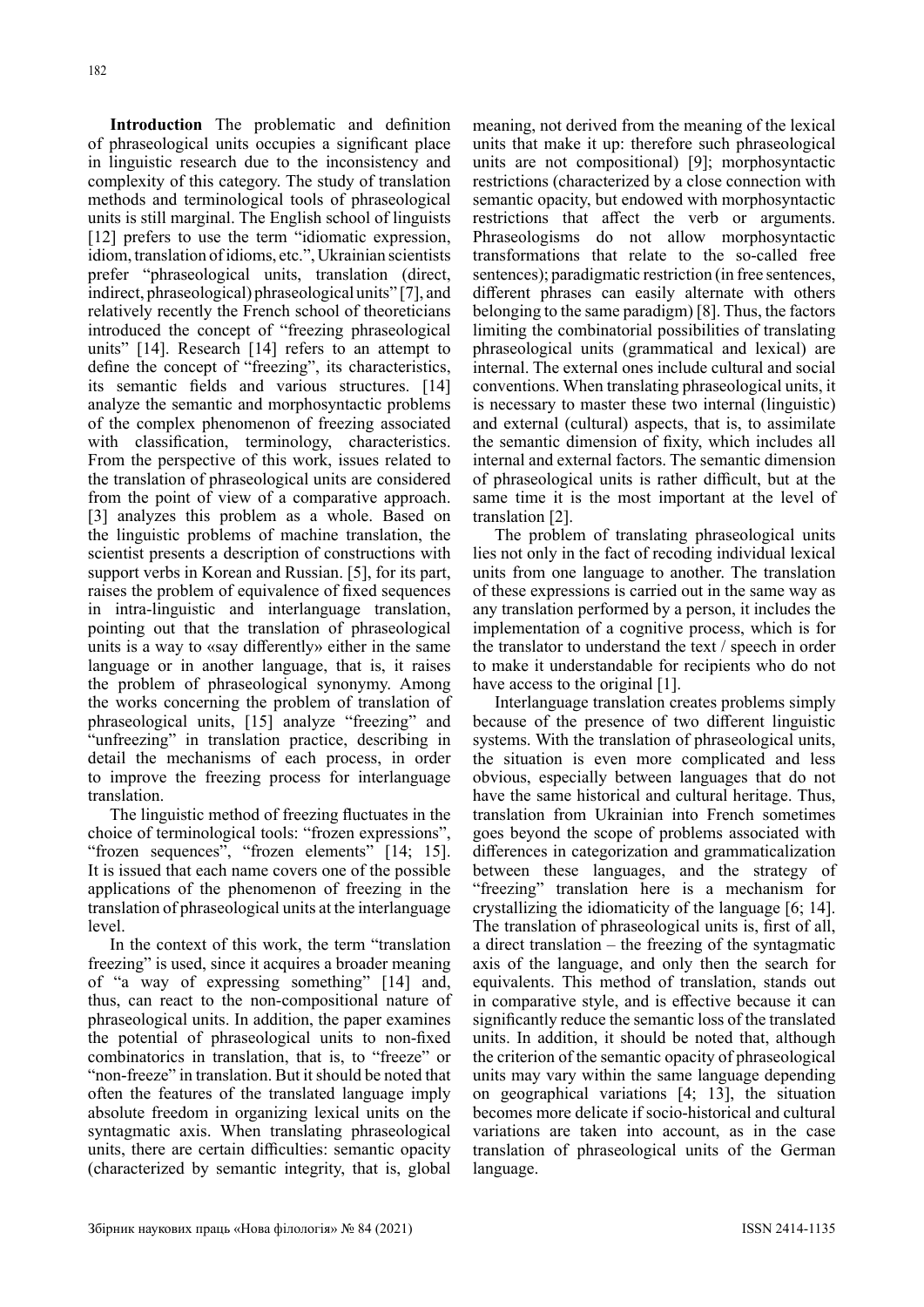The vocabulary includes both mono-lexical units and polylexic units. The first group is widely represented in many diverse linguistic studies [10]. As for the second one, it remained aloof for a long time or was partially analyzed in specific works [11]. The so-called "frozen expressions" largely abandon syntactic variations and have an opaque meaning that cannot be inferred from the meanings of the lexical units that constitute them. In other words, freezing rejects syntactic manipulation (blocking syntactic combinatorics), and is characterized by semantic opacity (non-compositional meaning). "Freezing" translation takes an interdisciplinary position, and is associated not only with lexicology, morphosyntax, semantics, but also pragmatics, where the context of the utterance can sometimes determine the meaning of such expressions with floating terminology. Thus, the interlingual translation of phraseological units creates linguistic and extralinguistic problems.

The purpose of this study is to identify the problems that arise when translating phraseological units from Ukrainian into French.

Tasks:

– to identify the linguistic characteristics of the selected phraseological units;

– to analyze the presence of these characteristics in the specified languages;

– to provide examples of phraseological units in Ukrainian, prone to "freezing" in the above languages.

The importance of this study is explained by the lack of research related to the "freezing" strategy in the translation of phraseological units at the interlanguage level.

#### **Methods and materials.**

From the perspective of this work, the operation of translating phraseological units was divided into two main stages.

The first stage is the perception of phraseological units (cognitive method). The problematic was in the linguistic and intercultural aspects of perception:

– linguistic aspect – understanding the syntax of the source language. The selected phraseological units were considered as an inseparable whole. For example, if the translator does not recognize the meaning of the phraseological unit "to burn bridges", he will, of course, come to misunderstandings or misinterpretations. Translation of the lexical units that make up this expression gives a sequence that has nothing to do with its global meaning;

– cultural aspect – translation usually meets cultural, political, scientific and other requirements.

In this case, the translation method may differ and deviate from the semantic axis. In order to achieve effective translation, the translator must first of all analyze and understand the cultural content underlying a particular phraseological unit.

The second stage consisted in the repeated expression of the attesting person. Thus, the cultural content of the phraseological unit was re-expressed in accordance with the discursive mechanisms adopted by the host culture.

At the first stage, a theoretical analysis of phraseological units was carried out on the examples of Ukrainian and French languages, in order to eliminate the difficulties of interlingual translation of phraseological units. At the second stage, an analysis of the potential for freezing when translating selected examples was carried out to reveal the degree of influence of direct translation on the perception process of expressions structured in accordance with the specific rules of the corresponding language and rooted in its culture. This study is based on interpretation theory, in which meaning is the object of the translation process. Since it was revealed that the form of the original text (phraseological unit) is involved in the construction of meaning, a two-way method of analysis was chosen: interpretive translation (general meaning, transmitted cultural content and the situation of pronouncing the expression in question) and analysis and comparison of the proposed translations. The analysis of the study is limited to a small number of examples due to the initial stage of work in this perspective.

#### **Results.**

The results of a comparative analysis of Russian, English, German phraseological units showed that not all phraseological units lend themselves to "freezing" during translation (Table 1).

Table 1

## **The phraseological units' potential of "freezing" during translation**

| <b>Ukrainian</b>        | French                      |
|-------------------------|-----------------------------|
| variant                 | variant                     |
| 1. Бідний як церковна   | Etre gueux comme un rat     |
| миша                    | d'église                    |
| 2. Спалювати мости      | Brûler (или couper) les     |
|                         | ponts                       |
| 3. Жити як кішка із     | S'entendre comme chien      |
| собакою                 | et chat                     |
| 4. Апетит приходить під | L'appétit vient en mangeant |
| час їжі                 |                             |
| 5. Шлюби здійснюються   | Les mariages sont écrits    |
| на небесах              | dans le ciel                |
| 6. Буря в склянці води  | Une tempête dans une tasse  |
|                         | de thé                      |
| 7. За всім стоїть жінка | Cherchez la femme           |
| 8. Бути чи не бути      | To be or not to be          |
| 9. Скелет у шафі        | Cadavre dans l'armoire      |
| 10. Як дві каплі води   | Comme deux gouttes d'eau    |

The translation of the following phraseological units was considered from the point of view of the potential for a translation strategy of "freezing":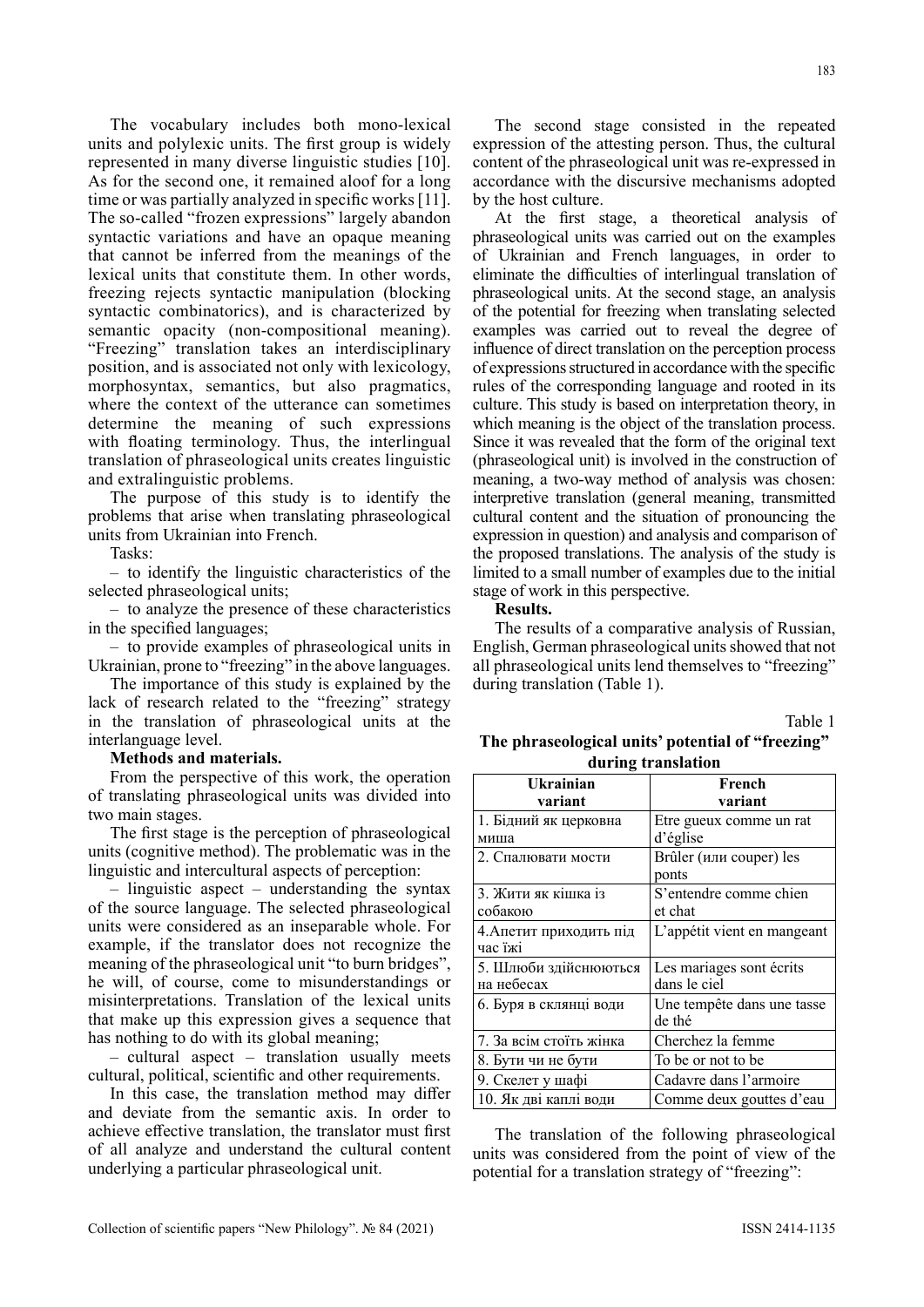1. Complete "freeze" during translation.

2. The Ukrainian versions tend to "freeze" in translation, while the French translation complicates the structure of the sentence.

3. In this phraseological unit, the French version is distinguished by the choice of the lexeme "s'entendre" – to get along.

4. In the French, the gerund form is used, while in the Ukrainian it is absent. Thus, the strategy of "freezing" touched the Ukrainian phraseological unit conditionally.

5. In this phraseological unit, French analogues also slightly change the morphological structure.

6. It should be noted that many phraseological units go back to one primary source – the Bible. Using phraseological unit 6 as an example, it is shown that Ukrainian version has the potential for freezing.

7. Cherchez la femme is a frequently used phraseological unit in Europe. The Ukrainian version is provided in the form of tracing paper (look for a woman).

8. Phraseologisms are often characterized by untranslatability. In Ukrainian, there is a "freeze" in translation, while French uses the original version.

9. It turned out that the names of objects are one of the most frequently used words in the formation of phraseological units. The images are similar in languages, however, when translating, a change in imagery often occurs.

10. Phraseologism lends itself to the strategy of "freezing" when translating, taking into account the minimum shift of the syntagmatic axis.

#### **Conclusions.**

A translation comparative analysis of the Ukrainian phraseological units into French is done. One uses the strategy of "freezing" the translation, which aroused the interest of French linguists relatively recently. It was found that the interlingual translation of phraseological units creates linguistic and extralinguistic problems. When translating the selected phraseological units, first of all, the semantic aspect was taken into account, and then the structure was considered in close connection with the meaning. Taking into account the linguistic functioning of phraseological units, it was revealed that the translation of such expressions causes formal problems. Moreover, not all phraseological units are identically translated, that is, not all expressions are endowed with the potential to "freezing translation". According to a comparative analysis of the translation of ten phraseological units, it was revealed that, depending on the peculiarities of the structure of the language and culture, the translation of the phraseological unit may include a "freezing" strategy. The semantic load of the phraseological unit is transmitted even when the morphosyntactic parameters are

changed and effectively reflects both the semantic load and the influence of the original text on its readers. The strategy of "freezing the translation" of phraseological units includes understanding the semantism and morphosyntactic structure of the phraseological unit, sufficient knowledge of the culture and language of the source and, therefore, the true meaning of the source text. If it is impossible to "freezing the translation", the translator must find a direct equivalent. If the recipient language does not have a direct equivalent, the translator has two options: either to translate the phraseological unit literally in order to convey the local flavor to the recipients, accompanying this translation with an explanatory sentence explaining the meaning of the original text, or vice versa, that is, to include the explanatory version in the text and in the note offer a literal translation.

Thus, the prospects for further research in this direction are the expansion of the experimental base of examples of phraseological units to deepen the analysis of their potential to "freeze" in interlingual translation.

#### **BIBLIOGRAPHY**

- 1. Кириллова Н.Н. Фразеология романских языков : этнолингвистический аспект / Рос. гос. пед. ун-т им. А.И. Герцена. Санкт-Петербург : Изд-во РГПУ, 2003. 236 с.
- 2. Корнилов О.А. Языковые картины мира как производные национальных менталитетов. Москва : ЧеРо, 2003. 349 с.
- 3. Солодуб Ю.П. Национальная специфика и универсальные свойства фразеологии как объект лингвистического исследования. *Филологические науки .*1990. № 6. С. 55–65.
- 4. Тихонов А.Н., Ломов А.Г., Ломова Л.А. Фразеологический словарь русского языка. Москва : Русский язык – Медиа, 2007. 336 с.
- 5. Хи Ч.Ю. Фразеологический образ в коннотативном аспекте (на примере соматических фразеологизмов русского и корейского языков). *Язык, сознание, коммуникация* : Сборник статей / Отв. ред. В.В. Красных, А.И. Изотов. Москва : МАКС Пресс 17, 2001. С. 81–97.
- 6. Andreyeva Y.A., Korneva I.G., Sakhibullina K.A. Values and anti-values in figurative phraseological units in the Russian and German languages. *Humanities & Social Sciences Reviews.* 2019. No. 7.4. P. 427–432.
- 7. Berdiev Sh. Phraseologism: essence, classification, the methods of translation. *Mental Enlightenment Scientific-Methodological Journal*. 2020. No. 1. P. 159–169.
- 8. Dyoniziak J. Stereotype, sens, traduction. approche generale. T*ranslation and meaning.*  2008. Part 8. P. 55.